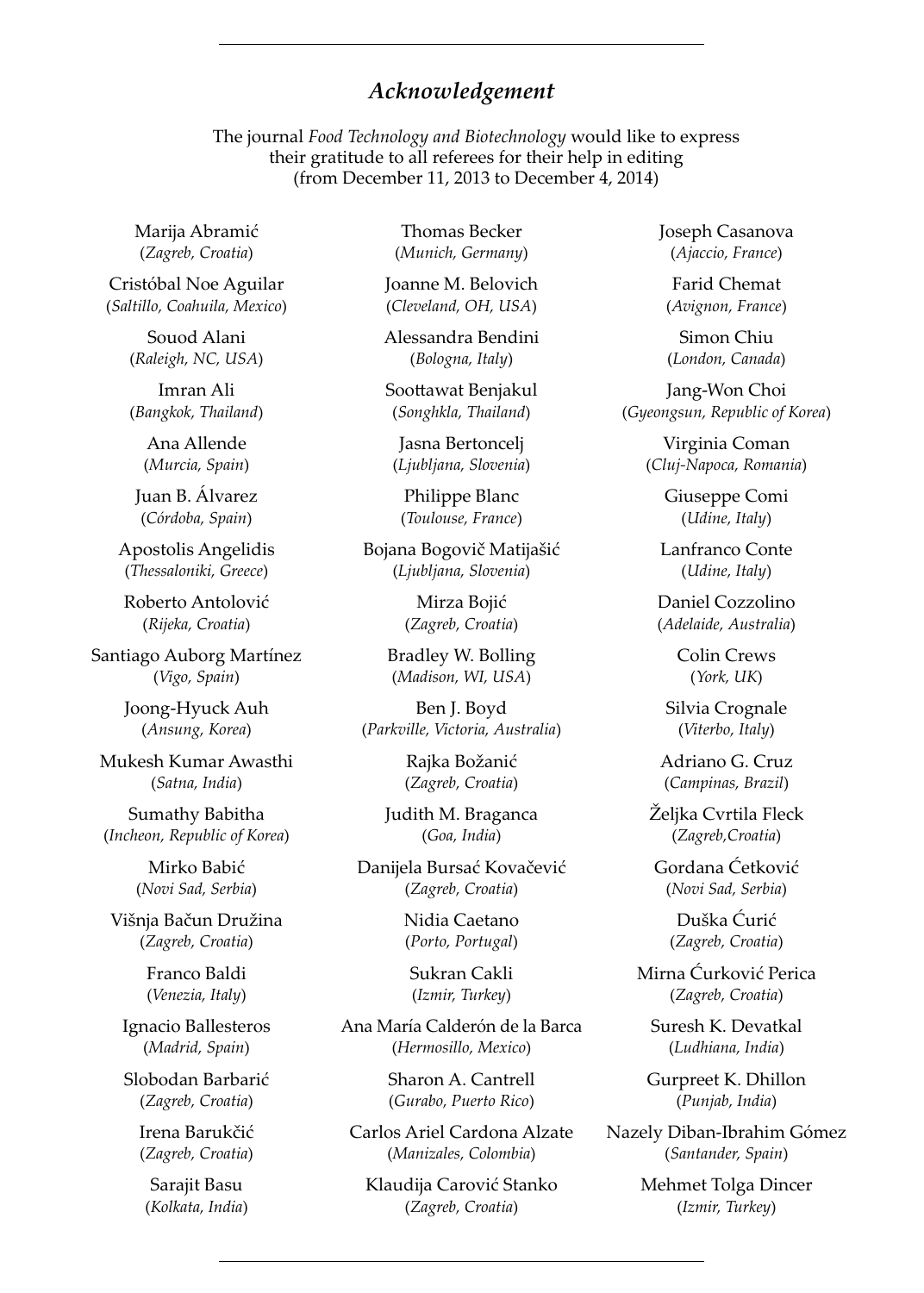Senka Djaković (*Zagreb, Croatia*)

Silvina Rosa Drago (*Santa Fe, Argentina*)

Verica Dragović-Uzelac (*Zagreb, Croatia*)

Eleftherios H. Drosinos (*Athens, Greece*)

Enrique Durán Guerrero (*Puerto Real, Cádiz, Spain*)

> Ksenija Durgo (*Zagreb, Croatia*)

Marko Duvnjak (*Zagreb, Croatia*)

Maarten Egmond (*Utrecht, The Netherlands*)

Wolfgang Eisenreich (*Garching, Germany*)

Mario M. D'Elios (*Florence, Italy*)

J. N. Ellof (Hartfield, South Africa)

Maher Z. Elsabee (*Giza, Egypt*)

Monia Ennouri (*Sfax, Tunisia*)

Nitin W. Fadnavis (*Hyderabad, India*)

Wenjiao Fan (*Chengdu, PR China*)

> Arash Fazeli (*Illam, Iran*)

Izabela Fecka (*Wroclaw, Poland*)

Roberto Fernández-Lafuente (*Madrid, Spain*)

Juana Fernández-López (*Orihuela, Spain*)

> Jan Fiedurek (*Lublin, Poland*)

Jelena Filipović Grčić (*Zagreb, Croatia*)

> Luc Fillaudeau (*Toulouse, France*)

Graham Fleet (*Sydney, Australia*)

Jadranka Frece (*Zagreb, Croatia*)

Ana Cristina Freitas (*Aveiro, Portugal*)

> Ruža Frkanec (*Zagreb, Croatia*)

Hrvoje Fulgosi (*Zagreb, Croatia*)

Giova Gadda (*Atlanta, GA, USA*)

Kata Galić (*Zagreb, Croatia*)

Agustín García Asuero (*Seville, Spain*)

Richard Gardner (*Auckland, New Zealand*)

> Valérie Gaudin (*Fougeres, France*)

Elisabeta Irina Geana (*Valcea, Romania*)

Sudeep George (*Houston, TX, USA*)

Efstathios Giaouris (*Myrina, Lemnos Island, Greece*)

> Paul Anthony Gibbs (*Porto, Portugal*)

> > Brian Gibson (*Espoo, Finland*)

Giovanna Giovinazzo (*Lecce, Italy*)

Paolo Giudici (*Reggio Emilia, Italy*)

Angelo Maria Giuffrè (*Reggio di Calabria, Italy*)

Krešimir Gjuračić (*Ljubljana, Slovenia*)

Rolf Godelmann (*Karlsruhe, Germany*)

> Nataša Golić (*Belgrade, Serbia*)

Ralf Greiner (*Karlsruhe, Germany*) Eduardo Guerra Hernández (*Granada, Spain*)

Guido R. M. M. Haenen (*Maastricht, The Netherlands*)

> Danko Hajsig (*Zagreb, Croatia*)

Bart Halkes (*Utrecht, The Netherlands*)

Leendert W. Hamoen (*Amsterdam, The Netherlands*)

> Bingfang He (*Jiangsu, PR China*)

Zoran Herceg (*Zagreb, Croatia*)

Predrag Horvat (*Zagreb, Croatia*)

Daslav Hranueli (*Zagreb, Croatia*)

Dubravka Hršak (*Zagreb, Croatia*)

Shaomin Hu (*University Park, PA, USA*)

Darah Ibrahim (*Georgetown, Pulau Penang, Malaysia*)

> Mirela Ivančić Šantek (*Zagreb, Croatia*)

Amit Kumar Jaiswal (*Dublin, Ireland*)

Branka Javornik (*Ljubljana, Slovenia*)

Maja Jazvinšćak Jembrek (*Zagreb, Croatia*)

> Damir Ježek (*Zagreb, Croatia*)

Wouter S. P. Jong (*Amsterdam, The Netherlands*)

> Joachim Jose (*Münster, Germany*)

Svetlana Kamzolova (*Puschino, Russia*)

> Ihsan Karabulut (*Malatya, Turkey*)

Višnja Katalinić (*Split, Croatia*)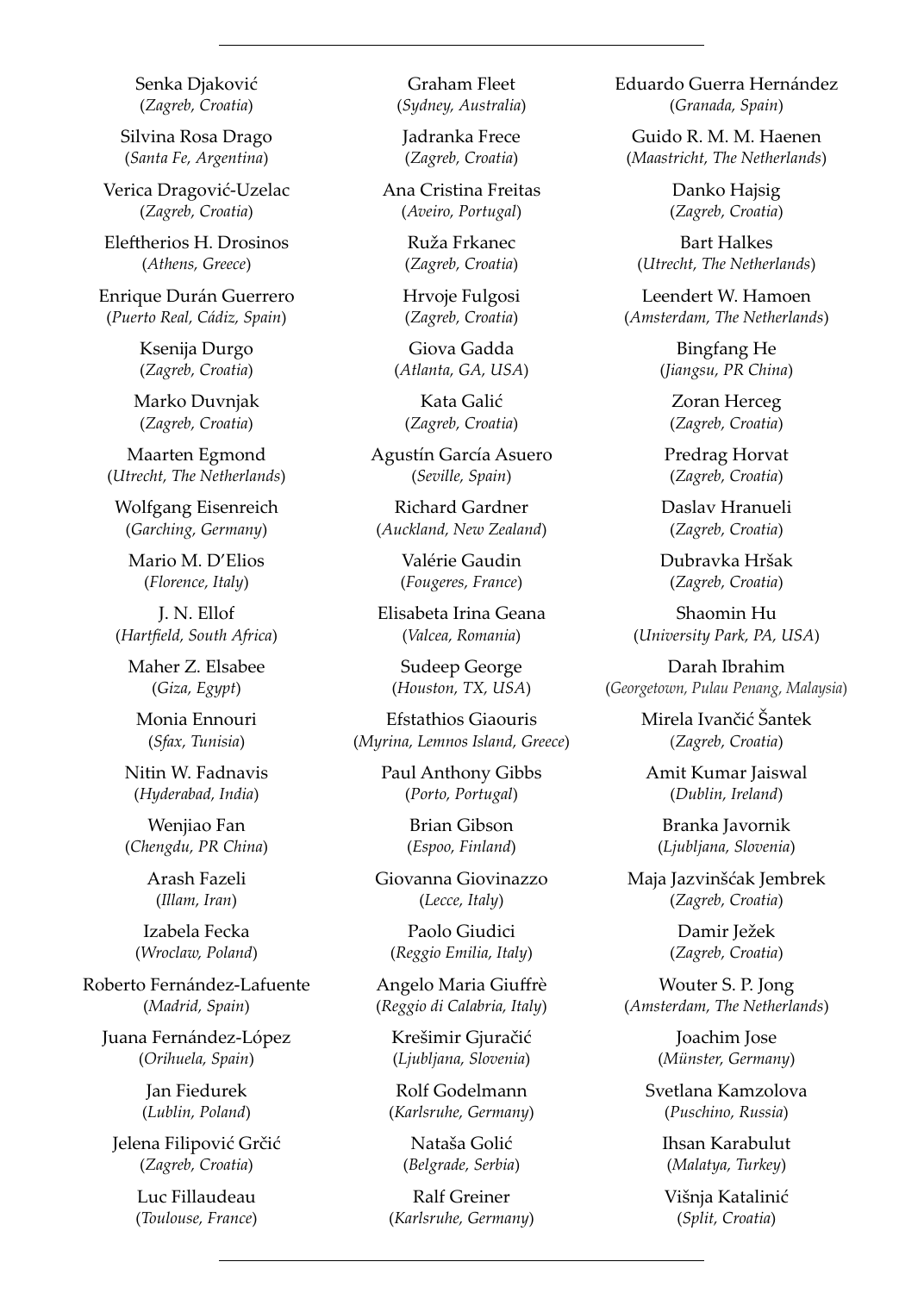Saleemulla Khan (*Manipal, India*)

> Jin-Soo Kim (*Jinju, Korea*)

Sunghyun Kim (*Seoul, South Korea*)

Merih Kivanç (*Eskisehir, Turkey*)

Wolfgang Kneifel (*Vienna, Austria*)

Monika Kocková (*Bratislava, Slovakia*)

Biserka Kojić-Prodić (*Zagreb, Croatia*)

Wojciech Kolanowski (*Warsaw, Poland*)

Draženka Komes (*Zagreb, Croatia*)

Olivera Koprivnjak (*Rij eka, Croatia*)

Philipp Korber (*Munich, Germany*)

Andras Koris (*Budapest, Hungary*)

Jarosław Korus (*Krakow, Poland*)

Blaženka Kos (*Zagreb, Croatia*)

Ivan Kosalec (*Zagreb, Croatia*)

Takuya Koseki (*Tsuruoka, Japan*)

Karin Kovačević Ganić (*Zagreb, Croatia*)

> Lidija Kozačinski (*Zagreb, Croatia*)

Branko Kozulić (*Zadar, Croatia*)

Maria G. Kratchanova (*Plovdiv, Bulgaria*)

> Naresh Kumar (*Sydney, Australia*)

Harish Kumar Sharma (*Sangrur, India*)

Clemens Kunz (*Giessen, Germany*)

Želimir Kurtanjek (*Zagreb, Croatia*)

Stavros Lalas (*Karditsa, Greece*)

Tomaž Langerholc (*Maribor, Slovenia*)

Hyeyoung Lee (*Davis, CA, USA*)

Hyune-Hwan Lee (*Kyunggi-Do, Republic of Korea*)

> Suyong Lee (*Seoul, Republic of Korea*)

> > Vesna Lelas (*Zagreb, Croatia*)

Sittiwat Lertsiri (*Bangkok, Thailand*)

Branka Levaj (*Zagreb, Croatia*)

Berislav Lisnić (*Rij eka, Croatia*)

Pier Luigi Luisi (*Roma, Italy*)

Igor Lukić (*Poreč, Croatia*)

Andréa Madalena Maciel Guedes (*Rio de Janeiro, Brazil*)

> Edi Maletić (*Zagreb, Croatia*)

Kauser Abdullah Malik (*Karlsruhe, Germany*)

Nadica Maltar Strmečki (*Zagreb, Croatia*)

> Ángel Manteca (*Oviedo, Spain*)

Anna Maráz (*Budapest, Hungary*)

Ksenija Markov (*Zagreb, Croatia*)

Ksenija Marković (*Zagreb, Croatia*)

Oscar Martinez-Alvarez (*Madrid, Spain*)

Paola Mattarelli (*Bologna, Italy*)

Sigrid Mayrhofer (*Wien, Austria*)

Helga Medić (*Zagreb, Croatia*)

Zora Mijačević (*Belgrade, Serbia*)

Nevenka Mikac (*Zagreb, Croatia*)

Boris Mildner (*Zagreb, Croatia*)

Dušanka Milojković- -Opsenica (*Belgrade, Serbia*)

Piotr Minkiewicz (*Olsztyn, Poland*)

David A. Mitchell (*Curitiba, Parana, Brazil*)

Shigeru Morimura (*Kumamoto, Japan*)

Ivo Mottin Demiate (*Ponta Grossa, Brazil*)

Branka Mozetič Vodopivec (*Vipava, Slovenia*)

> Germano Mucchetti (*Parma, Italy*)

Joydeep Mukherjee (*Kolkata, India*)

Rudolf Müller (*Hamburg, Germany*)

Kasiviswanathan Muthukumarappan (*Brookings, South Dakota, USA*)

> Béla Nagy (*Budapest, Hungary*)

Miomir Nikšić (*Belgrade, Serbia*)

Deog-Hwan Oh (*Chuncheon, Republic of Korea*)

> Lydia Ong (*Parkville, Australia*)

Camilla Oppegård (*Oslo, Norway*)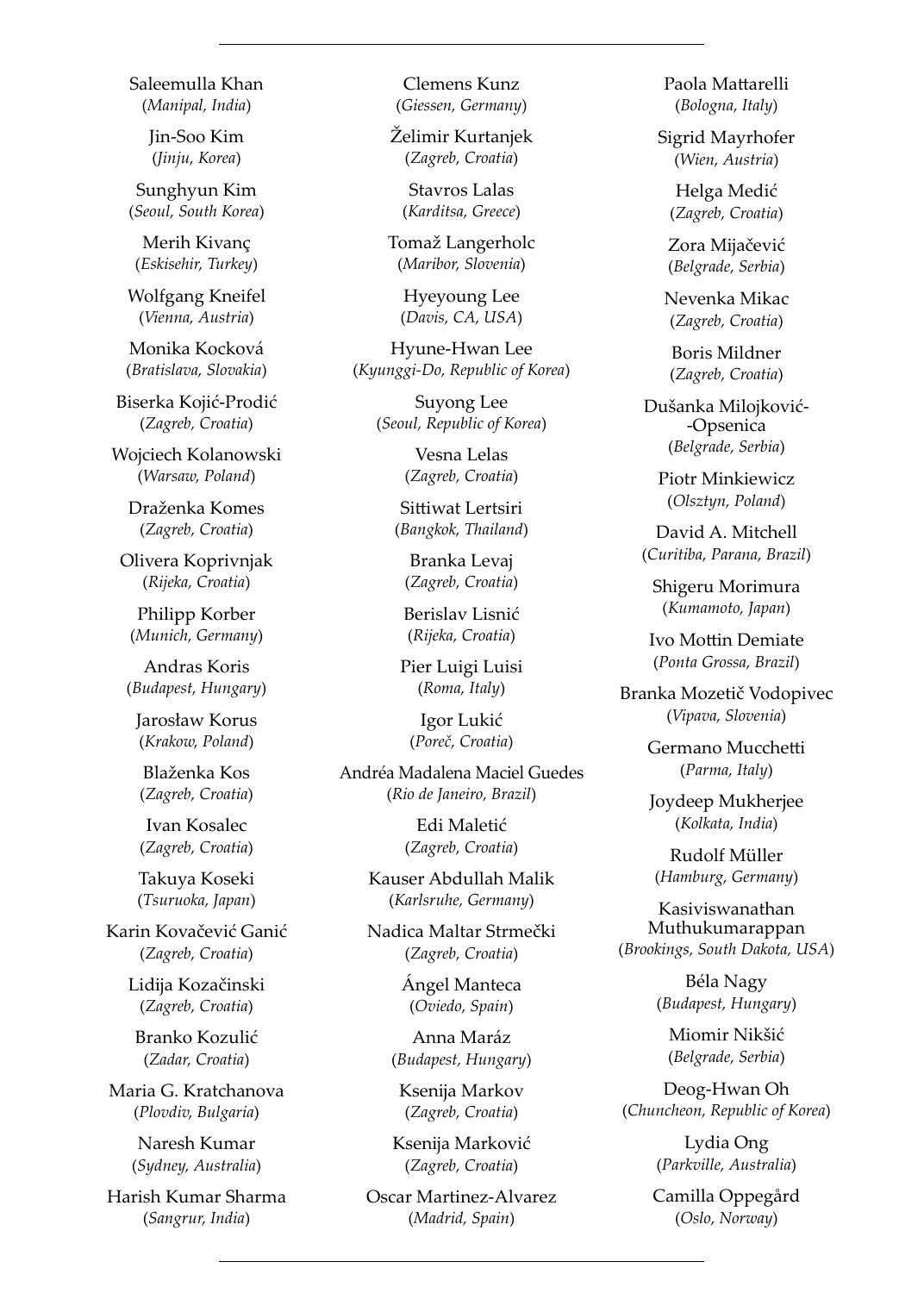Aharon Oren (*Jerusalem, Israel*)

Cristina Otero (*Madrid, Spain*)

James Owusu-Kwarteng (*Navrongo, Ghana*)

> Graciela W. Padua (*Urbana, IL, USA*)

Gianna Palmieri (*Naples, Italy*)

Jun Pan (*Thuwal, Kingdom of Saudi Arabia*)

> Ashok Pandey (*Trivandrum, India*)

Parmjit S. Panesar (*Punjab, India*)

Zdenka Panovska (*Prague, Czech Republic*)

Volkmar Passoth (*Uppsala, Sweden*)

Anil K. Patel (*Faridabad, India*)

Shridhar Patil (*Indore, India*)

Aleksander Pavko (*Ljubljana, Slovenia*)

José Ángel Pérez-Álvarez (*Orihuela, Spain*)

> Maria Jesus Periago (*Murcia, Spain*)

Maike Petersen (*Marburg, Germany*)

Antonia M. Picón Gálvez (*Madrid, Spain*)

> Jure Piškur (*Lund, Sweden*)

Pedro Prádanos (*Valladolid, Spain*)

Juliana M. do Prado (*São Paulo, Brazil*)

K. Nagendra Prasad (*Mysore, India*)

Ljiljana Primorac (*Osij ek, Croatia*)

Charalampos Proestos (*Athens, Greece*)

Dragan Radnović (*Novi Sad, Serbia*)

Tatjana Rakčejeva (*Jelgava, Latvia*)

> Peter Raspor (*Izola, Slovenia*)

Rosa Raybaudi-Massilia (*Colinas de Bello Monte, Venezuela*)

> Gopal Reddy (*Hyderabad, India*)

Cuahtemoc Reyes de Moreno (*Culiacán, Mexico*)

> Suzana Rimac Brnčić (*Zagreb, Croatia*)

Raúl Rodríguez-Herrera (*Saltillo, Mexico*)

> Irena Rogelj (*Ljubljana, Slovenia*)

Cecilia Rojas de Gante (*Mexico City, Mexico*)

> Diego Romero (*Málaga, Spain*)

Ioannis Roussis (*Ioannina, Greece*)

Santiago Ruiz-Moyano (*Badajoz, Spain*)

> Turid Rustad (*Trondheim, Norway*)

Kathrin Rychli (*Vienna, Austria*)

Antonio Salatino (*São Paulo, Brazil*)

Branka Salopek-Sondi (*Zagreb, Croatia*)

Eirini Sarrou (*Thessaloniki, Greece*)

Tulasi Satyanarayana (*New Delhi, India*)

> Sedat Sayar (*Mersin, Turkey*)

Helmut Schwab (*Graz, Austria*)

Wolfgang Schwarz (*Freising*-*Weihenstephan, Germany*)

> Mongi Seffen (*Hammam Sousse, Tunisia*)

> > Norah O'Shea (*Dublin, Ireland*)

Juan L. Silva (*Starkville, MS, USA*)

> Clara Silvestre (*Pozzuoli, Italy*)

Jesus Simal-Gándara (*Ourense, Spain*)

> Anita Slavica (*Zagreb, Croatia*)

Sonja Smole-Možina (*Ljubljana, Slovenia*)

> Mary Sopta (*Zagreb, Croatia*)

Laxmi Gayatri Sorokhaibam (*Pune, India*)

> Luciana S. Spinelli (*Rio de Janeiro, Brazil*)

> > Łukasz Stępień (*Poznań, Poland*)

Rangaswamy Subramanian (*Mysore, India*)

> Jinsheng Sun (*Tianjin, PR China*)

Ivan-Krešimir Svetec (*Zagreb, Croatia*)

> Božidar Šantek (*Zagreb, Croatia*)

Maja Šegvić Klarić (*Zagreb, Croatia*)

> Vida Šimat (*Split, Croatia*)

Mojca Škerget (*Maribor, Slovenia*)

Dubravka Škevin (*Zagreb, Croatia*)

Daniela Šmogrovičová (*Bratislava, Slovakia*)

> Jagoda Šušković (*Zagreb, Croatia*)